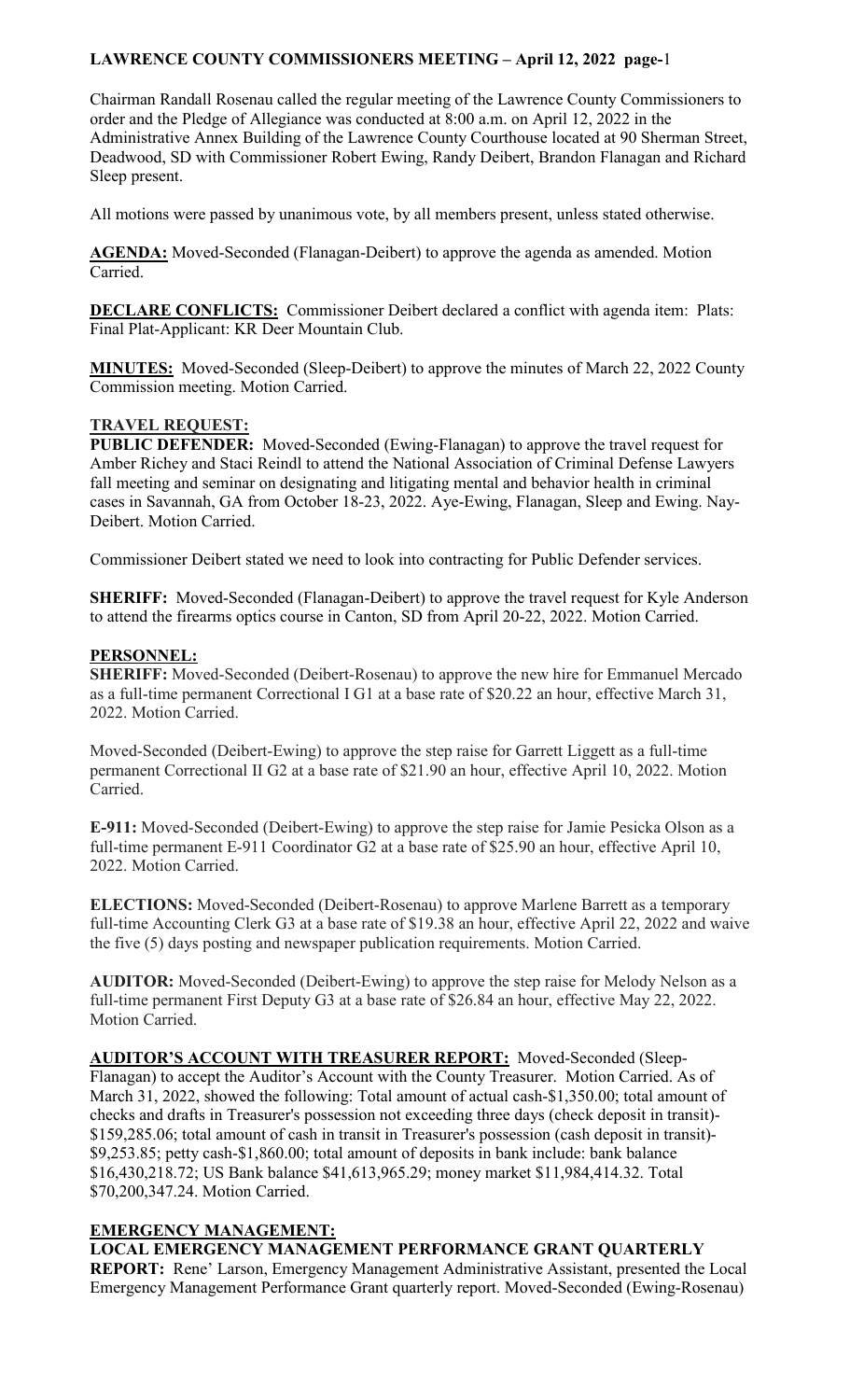to authorize the Chairman to sign the quarterly Local Emergency Management Performance Grant report. Motion Carried.

**CENTRAL CITY:** Moved-Seconded (Flanagan-Rosenau) to approve the Central City Town and Township Bond for \$150,000. Motion Carried.

**ST. ONGE:** Moved-Seconded (Flanagan-Rosenau) to approve the St. Onge Town and Township Bond for \$50,000. Motion Carried.

**REEBE RANCH ESTATES ROAD DISTRICT:** Moved-Seconded (Flanagan-Sleep) to approve and authorize the Chairman to sign the following Order Declaring Area Incorporated and Subject to Vote for Reebe Ranch Estates Road District. Motion Carried. ORDER DECLARING AREA INCORPORATED AND SUBJECT TO VOTE REEBE RANCH ROAD DISTRICT A Petition and Application for Incorporation having been filed with the Lawrence County Board of Commissioners requesting that a road district be organized to function in the territory described in the Petition and it appearing to the satisfaction of the Lawrence County Board of County Commissioners that the requirements of SDCL Chapter 31-12A have been complied with; IT IS HEREBY DECLARED that the territory proposed to be organized as a county road district, towit: Reebe Ranch Estates Tracts A-2R, A-4, B, C, F, G, J & K in NW1/4; Tracts D, E Revised, H, I Revised, L & M in W1/2NE1/4; Tracts N, O, R, S, V &W in SW1/4; Tracts P, Q, T & U in NW1/4SE1/4 All in Sec. 28, T7N, R1E, B.H.M., Lawrence County, South Dakota SHALL, with the assent of the Voters, as specified in SDCL 6-16, in an election as provided in SDCL 6-16 be an incorporated road district by the name of Reebe Ranch Road District. DATED this 12<sup>th</sup> day of April, 2022. Randall Rosenau, Chairperson ATTEST: Brenda McGruder, Auditor.

**JUNETEENTH:** Continued discuss was held on adding Juneteenth to the County list of holidays.

Moved-Seconded (Sleep-Ewing) to not add Juneteenth to the County list of Holidays. Aye-Ewing and Sleep. Nay-Deibert, Flanagan and Rosenau. Motion Failed.

Moved-Seconded (Flanagan-Rosenau) to add Juneteenth to the County list of Holidays. Aye-Flanagan and Rosenau. Nay-Ewing, Deibert and Sleep. Motion Failed.

The Board requested that this be revisited at the first meeting in January.

#### **ABATEMENT:**

**NICHOLAS:** Moved-Seconded (Flanagan-Deibert) to approve the abatement for William & Carol Nicholas on parcel #19000-00601-060-20 for 2021 taxes payable in 2022 for an in office correction due to software conversion error. Motion Carried.

#### **SHERIFF:**

**PUBLIC SAFETY & SERVICES CENTER PROJECT UPDATE**: Brian Dean, Sheriff, reported that Elevatus Architecture stated that their drawings would not be complete in time for the scheduled bid opening on May 4, 2022 and is requesting an additional two weeks. Dean stated that there have been many hours of very technical meetings with staff to ensure all is correct and the best interests of Lawrence County are protected. Dean feels that this is a reasonable request as Elevatus Architecture wants the drawing to be perfect.

Commissioner Deibert stated we need a partner in the process and we have to be accountable for the delays we caused as well.

Commissioner Ewing stated he would reluctantly support the delay.

Commissioner Sleep stated that time is money.

Commissioner Rosenau feels that if we have an error or addendum that could end up costing the County more overall.

Moved-Seconded (Flanagan-Deibert) to follow the recommendation of the Finance Committee and change the bid date for the Public Safety and Services Center furniture/fixtures/accessories, from April 21, 2022 to May 5, 2022 at 9:00 a.m.; Pre-bid conference from April 14, 2022 to April 26, 2022 at 1:00 p.m. and the Public Safety and Services Center project from May 4, 2022 to May 18, 2022 at 1:00 p.m. Motion Carried.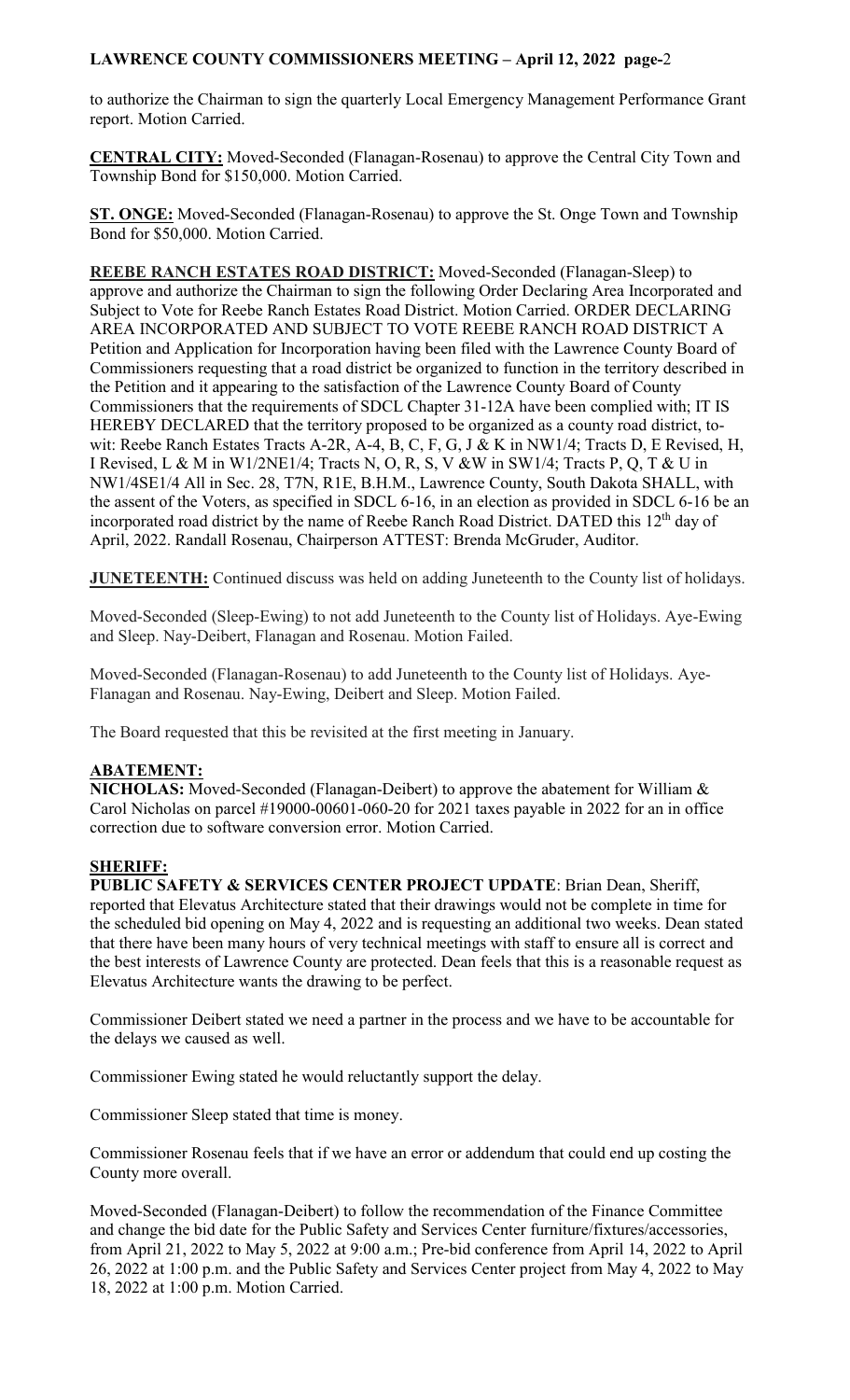**CONSTRUCTION COMMITTEE:** Brian Dean, Sheriff, requested that a Construction Committee be formed.

Moved-Seconded (Flanagan-Rosenau) to appoint Brian Dean, Tim Agena, Greg Dias, Bruce Outka, Brenda McGruder, Randy Deibert and Robert Ewing. Motion Carried.

The committee will meet and recommend the parameters of discretion to be exercised by the committee at an upcoming Commission meeting.

**BUILDING CODE:** Bruce Outka, Deputy State's Attorney, informed the Board that the City of Deadwood adopted the 2021 version of the IBC on March 2, 2022. Outka noted that the prior version of the IBC from 2018 referenced the 2009 version of ICC 117.1 regarding accessibility. The accessibility standard changed from the 2018 version to the 2021 version. Outka stated the City brought this change to the County's attention but is willing to accept the standard in place when design started. Outka noted that the facility remains accessible to an appropriate standard.

# **ALCOHOLIC BEVERAGE LICENSES:**

**RETAIL (ON-OFF SALE) MALT BEVERAGE & SD FARM WINE LICENSE** 

**TRANSFER/JUTRDA, LLC.:** A public hearing was held on an application to transfer a Class-Retail (On-Off Sale) Malt Beverage & SD Farm Wine License for JUTRDA, LLC. No public input was voiced and the public hearing was closed. Moved- Seconded (Flanagan-Deibert) to approve the following transfer of Class-Retail (On-Off Sale) Malt Beverage & SD Farm Wine License for JUTRDA, LLC. PREVIOUS LICENSE: BLACK HILLS JOURNEYS INC (FISH N FRY CAMPGROUND): Lot 1 of HES 297 & Lot 2 Ex Lot A of HES 297, in Section 18 and 19, T4N R4E BHM. TRANSFER TO: JUTRDA LLC (FISH N' FRY CAMPGROUND AND CAFE): Lot 1 of HES 297 & Lot 2 Ex Lot A of HES 297, in Section 18 and 19, T4N R4E BHM. Motion Carried.

**RETAIL (ON-OFF SALE) WINE AND CIDER LICENSE/JUTRDA, LLC.:** A public hearing was held on an application for a Class-Retail (On-Off Sale) Wine and Cider license for JUTRDA, LLC. No public input was voiced and the public hearing was closed. Moved- Seconded (Flanagan-Deibert) to approve the following Class- Retail (On-Off Sale) Wine and Cider license for JUTRDA, LLC. (FISH N' FRY CAMPGROUND AND CAFE): Lot 1 of HES 297 & Lot 2 Ex Lot A of HES 297, in Section 18 and 19, T4N R4E BHM. Motion Carried.

**PACKAGE (OFF SALE) LIQUOR LICENSE TRANSFER/MATTINGLEYS, LLC.:** A public hearing was held on the applications to transfer a Class-Package (Off Sale) Liquor license for Mattingleys, LLC. No public input was voiced and the hearing was closed. Moved- Seconded (Ewing-Sleep) to approve the following transfer of PACKAGE (OFF-SALE) LIQUOR LICENSE for Mattingleys, LLC. PREVIOUS LICENSE: ST. ONGE BAR & GRILL: LOTS 1 & 2 BLOCK 8, Section 23, T7N, R3E, ST. ONGE, LAWRENCE CO, SD. TRANSFER TO: MATTINGLEYS LLC (ST. ONGE BAR): LOTS 1 & 2 BLOCK 8, Section 23, T7N, R3E, ST. ONGE, LAWRENCE CO, SD. Motion Carried.

#### **RETAIL (ON-OFF SALE) MALT BEVERAGE & SD FARM WINE LICENSE**

**TRANSFER/MATTINGLEYS, LLC:** A public hearing was held on an application to transfer a Class-Retail (On-Off Sale) Malt Beverage & SD Farm Wine License for Mattingleys, LLC. No public input was voiced and the public hearing was closed. Moved- Seconded (Sleep-Ewing) to approve the following transfer of CLASS-RETAIL (ON-OFF SALE) MALT BEVERAGE & SD FARM WINE for Mattingleys, LLC. PREVIOUS LICENSE: ST. ONGE BAR & GRILL: LOTS 1 & 2 BLOCK 8, Section 23, T7N, R3E, ST. ONGE, LAWRENCE CO, SD. TRANSFER TO: MATTINGLEYS LLC (ST. ONGE BAR): LOTS 1 & 2 BLOCK 8, Section 23, T7N, R3E, ST. ONGE, LAWRENCE CO, SD. Motion Carried.

# **HIGHWAY:**

**FUEL QUOTES:** The following fuel quote was submitted as of March 29, 2022: **Spearfish Unleaded 1200 gallons:** (prices per gallon) CBH Cooperative –\$3.992\* \*Represents accepted quote.

# **PERMIT:**

**JOHNSON:** Moved-Seconded (Sleep-Ewing) to follow the recommendation of Allan Bonnema, Highway Superintendent, and approve the private approach permit for Matt Johnson to construct a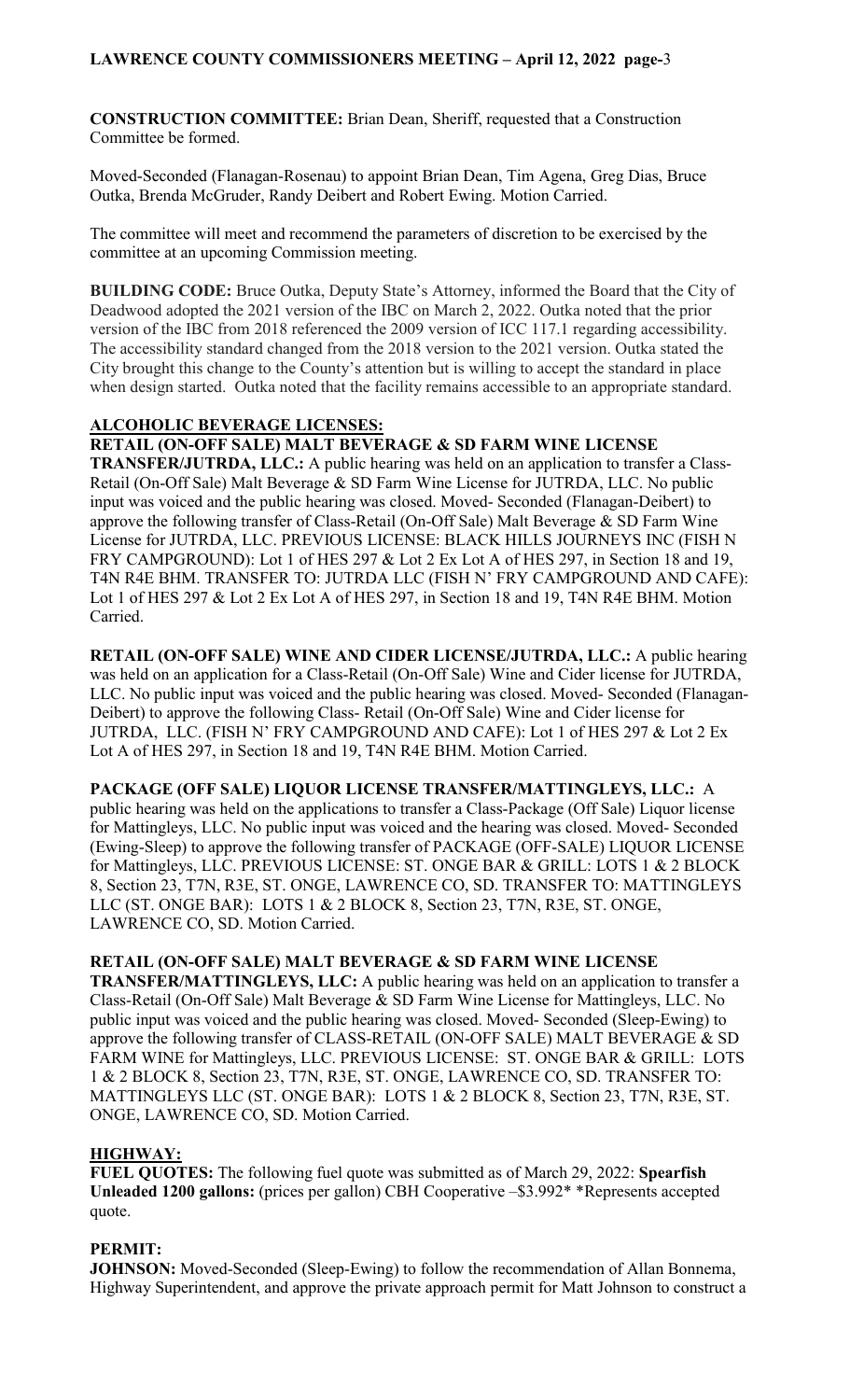private approach on the south side of Hardin Road located at the corner of US Hwy 85 and Hardin Road. Motion Carried.

**GILL:** Moved-Seconded (Ewing-Rosenau) to follow the recommendation of Allan Bonnema, Highway Superintendent, and approve the private approach permit for Eva Patricia Gill to construct a private approach on the east side of Lookout Mountain Road located at Sunset S/D Tract 3B Plat 2017-04844. Motion Carried.

**HEMMAH:** Moved-Seconded (Deibert-Sleep) to follow the recommendation of Allan Bonnema, Highway Superintendent, and approve the private approach permit for Ivan L. Hemmah to construct a private approach on Kerwin Lane located between Lindstad Trout Farm and 1220 Kerwin Lane. Motion Carried.

**MONTANA-DAKOTA UTILITIES:** Moved-Seconded (Flanagan-Deibert) to follow the recommendation of Allan Bonnema, Highway Superintendent, to not object to the permit to occupy County highway right-of-way for Montana-Dakota Utilities located in Section 9, T6N, R2E along County Road: 411 Hillsview Drive to the extent the County has any remaining authority, if any, to do so. Motion Carried.

**BLACK HILLS ENERGY:** Moved-Seconded (Sleep-Ewing) to follow the recommendation of Allan Bonnema, Highway Superintendent, and approve the permit to occupy County highway right-of-way for Black Hills Energy located in Section 28, T7N, R2E along County Road: Old Belle Road. Aye-Ewing, Flanagan, Sleep and Rosenau. Nay-Deibert. Motion Carried.

**BLACK HILLS ENERGY:** Moved-Seconded (Sleep-Ewing) to follow the recommendation of Allan Bonnema, Highway Superintendent, and approve the permit to occupy County highway right-of-way for Black Hills Energy located in Section 21/28, T5N, R3E along County Road: Maitland Road. Motion Carried.

**EASEMENT AGREEMENT/HOMESTAKE MINING COMPANY OF CALIFORNIA:**  Moved-Seconded (Flanagan-Deibert) to approve and authorize the Chairman to sign temporary construction easement agreement RE: Project No. BRF 6545(00)121-2 PCN: 08FA between Lawrence County and Homestake Mining Company of California. Motion Carried.

**PROJECT UPDATES:** Allan Bonnema, Highway Superintendent, gave an update on the bridge project on Lookout Mountain Road.

Bruce Outka, Deputy State's Attorney, gave an update on Troxell Road and the process from the Department of Transportation on correcting County Roads listed incorrectly on the DOT system.

# **PLANNING & ZONING:**

**PLANNING & ZONING UPDATE:** Amber Vogt, Planning & Zoning Administrator, gave an update on upcoming items to come before the Board.

# **PLATS:**

**PRELIMINARY PLAT/MAITLAND PARTNERS, LLC.:** Continued from March 8, 2022. APPLICANT: Maitland Partners, LLC LEGAL DESCRIPTION: Plat of Lots 101-117 and dedicated public ROW Paradise Acres IV in Section 18, T5N, R3E (legal shortened) VICINITY LOCATION: Maitland Road SUMMARY: New lots ZONING: PF. (Minutes from March 8, 2022: Moved-Seconded (Deibert-Sleep) to continue the preliminary plat for Maitland Partners, LLC. until April 12, 2002 to allow for an onsite on April 11, 2022 at 9:00 a.m., allow for a revised drainage plan showing the drainage arrows and provide a spelled out exception letter to anything in the plans that do not meet the ordinance.)

An onsite of the property was conducted with, a Notice of Quorum previously posted, on April 11, 2022.

Moved-Seconded (Flanagan-Rosenau) to approve the preliminary plat for Maitland Partners, LLC. based upon the Planning and Zoning Commission recommendation for approval and the concurrent recommendation of P&Z staff, as reflected in the staff report LEGAL DESCRIPTION: Plat of Lots 101-117 and dedicated public ROW Paradise Acres IV in Section 18, T5N, R3E (legal shortened) VICINITY LOCATION: Maitland Road SUMMARY: New lots ZONING: PF. Motion Carried.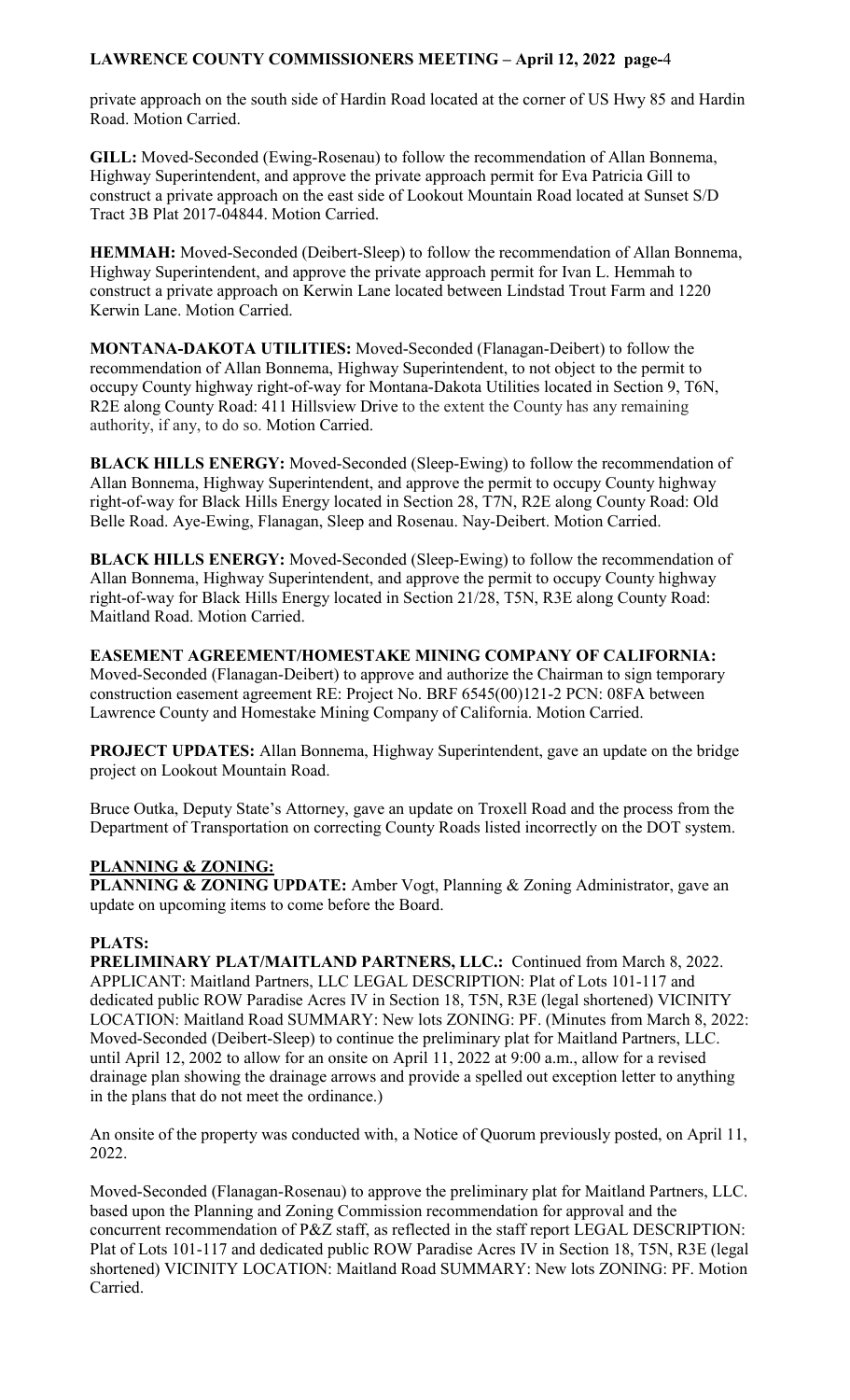9:27 a.m. Commissioner Deibert left the meeting.

**FINAL PLAT/KR DEER MOUNTAIN CLUB:** APPLICANT: KR Deer Mountain Club LEGAL DESCRIPTION: Plat of Lot 2 of Block A of Deer Mt Village in Section 13, T4N, R2E and Section 18, T4N, R3E. (legal shortened) VICINITY LOCATION: Deer Mt SUMMARY: 1st final ZONING: PUD.

Moved-Seconded (Ewing-Rosenau) to approve the final plat for KR Deer Mountain Club based upon the Planning and Zoning Commission recommendation for approval and the concurrent recommendation of P&Z staff, as reflected in the staff report LEGAL DESCRIPTION: Plat of Lot 2 of Block A of Deer Mt Village in Section 13, T4N, R2E and Section 18, T4N, R3E. (legal shortened) VICINITY LOCATION: Deer Mt SUMMARY: 1st final ZONING: PUD. Motion Carried.

9:29 a.m. Commissioner Deibert returned to the meeting.

**FINAL PLAT/BH PROPERTIES, LLC. & BH DEVELOPMENT:** APPLICANTS: BH Properties, LLC & BH Development LEGAL DESCRIPTION: Lots 25, 26 & 27, Blk 5 and Lots 1-11, Blk 11; Lots 1-11, Blk 12 and Dedicated Public ROW of Trailside Addition of Powder House Pass Section 17, T4N, R3E (legal shortened) VICINITY LOCATION: Hwy 85 SUMMARY: New Lots - 1st final ZONING: PUD.

Moved-Seconded (Deibert-Flanagan) to approve the final plat for BH Properties, LLC & BH Development based upon the Planning and Zoning Commission recommendation for approval and the concurrent recommendation of P&Z staff, as reflected in the staff report LEGAL DESCRIPTION: Lots 25, 26 & 27, Blk 5 and Lots 1-11, Blk 11; Lots 1-11, Blk 12 and Dedicated Public ROW of Trailside Addition of Powder House Pass Section 17, T4N, R3E (legal shortened) VICINITY LOCATION: Hwy 85 SUMMARY: New Lots - 1st final ZONING: PUD. Motion Carried.

**REVISED PRELIMINARY PLAT/BH PROPERTIES, LLC.:** APPLICANT: BH Properties, LLC LEGAL DESCRIPTION: Lots 1-4, Blk 1; Lots 1-3, Blk 2; Lots 1-24, Blk 3; Lots 1-6, Blk 4; Lots 1-10, Blk 5 and Dedicated Public ROW, in Southridge Estates of Powder House Pass Section 17 & 18, T4N, R3E (legal shortened) VICINITY LOCATION: Hwy 85 SUMMARY: New lots ZONING: PUD.

Moved-Seconded (Deibert-Rosenau) to approve the revised preliminary plat for BH Properties, LLC based upon the Planning and Zoning Commission recommendation for approval and the concurrent recommendation of P&Z staff, as reflected in the staff report LEGAL DESCRIPTION: Lots 1-4, Blk 1; Lots 1-3, Blk 2; Lots 1-24, Blk 3; Lots 1-6, Blk 4; Lots 1-10, Blk 5 and Dedicated Public ROW, in Southridge Estates of Powder House Pass Section 17 & 18, T4N, R3E (legal shortened) VICINITY LOCATION: Hwy 85 SUMMARY: New lots ZONING: PUD. Motion Carried.

**FINAL PLAT/BH PROPERTIES, LLC.:** APPLICANT: BH Properties, LLC LEGAL DESCRIPTION: Lots 1, 3, Blk 1; Lots 3, 8, 9, 23 and 24, Blk 3; Lot 4, Blk 4; Lots, 5 and 6, Blk 5 and Dedicated Public ROW, in Southridge Estates of Powder House Pass Section 17 & 18, T4N, R3E (legal shortened) VICINITY LOCATION: Hwy 85 SUMMARY: New lots - 1st final ZONING: PUD.

Moved-Seconded (Ewing-Deibert) to approve the final plat for BH Properties, LLC based upon the Planning and Zoning Commission recommendation for approval and the concurrent recommendation of P&Z staff, as reflected in the staff report LEGAL DESCRIPTION: Lots 1, 3, Blk 1; Lots 3, 8, 9, 23 and 24, Blk 3; Lot 4, Blk 4; Lots, 5 and 6, Blk 5 and Dedicated Public ROW, in Southridge Estates of Powder House Pass Section 17 & 18, T4N, R3E (legal shortened) VICINITY LOCATION: Hwy 85 SUMMARY: New lots - 1st final ZONING: PUD. Motion Carried.

**BOUNDARY PLAT/KISSACK WATER & OIL SERVICE, INC.:** APPLICANTS: Kissack Water & Oil Service, Inc. LEGAL DESCRIPTION: Kissack Tract being a sub of the SE 1/4 NE 1/4, NE  $\frac{1}{4}$  SE 1/4, and a portion of the S  $\frac{1}{2}$  SE  $\frac{1}{4}$ , all located in Section 8, T6N, R4E VICINITY LOCATION: Hwy 34 SUMMARY: Boundary of new subdivision ZONING: A-2.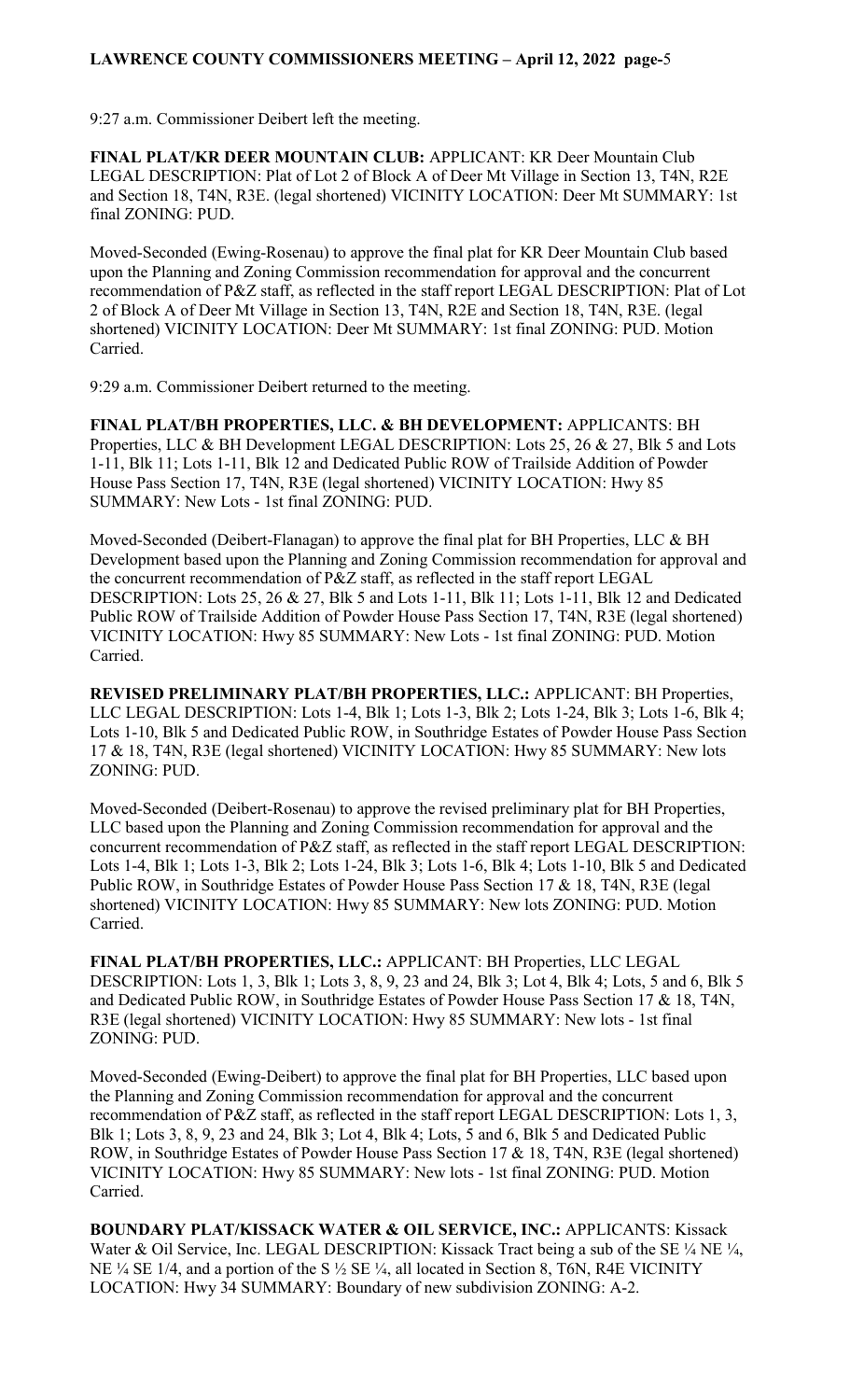Moved-Seconded (Deibert-Rosenau) to approve the boundary plat for Kissack Water & Oil Service, Inc. based upon the Planning and Zoning Commission recommendation for approval and the concurrent recommendation of P&Z staff, as reflected in the staff report LEGAL DESCRIPTION: Kissack Tract being a sub of the SE  $\frac{1}{4}$  NE  $\frac{1}{4}$ , NE  $\frac{1}{4}$  SE 1/4, and a portion of the S ½ SE ¼, all located in Section 8, T6N, R4E VICINITY LOCATION: Hwy 34 SUMMARY: Boundary of new subdivision ZONING: A-2. Motion Carried.

**PRELIMINARY & FINAL PLAT/RATH:** APPLICANTS: Tobias & Lois Rath and Anthony & Brenda Rath LEGAL DESCRIPTION: Plat of Tracts A & B of Rath Sub and dedicated Public ROW all located in SW 1/4 NE 1/4 SE 1/4 and SE 1/4 NE 1/4 SE 1/4 of Section 31, T6N, R4E VICINITY LOCATION: Crook City Road SUMMARY: Platting of existing lots ZONING: PF.

Moved-Seconded (Flanagan-Deibert) to approve the preliminary and final plat for Tobias & Lois Rath and Anthony & Brenda Rath based upon the Planning and Zoning Commission recommendation for approval and the concurrent recommendation of P&Z staff, as reflected in the staff report LEGAL DESCRIPTION: Plat of Tracts A & B of Rath Sub and dedicated Public ROW all located in SW 1/4 NE 1/4 SE 1/4 and SE 1/4 NE 1/4 SE 1/4 of Section 31, T6N, R4E VICINITY LOCATION: Crook City Road SUMMARY: Platting of existing lots ZONING: PF. Motion Carried.

**CODE ENFORCEMENT UPDATE:** Jeff Schroeder, Deputy Code Enforcement Officer, gave an update on the current nuisance complaints.

#### **ANNUAL REVIEWS:**

**CONDITIONAL USE PERMIT #247-21 MAYNARD - SPECIALTY RESORT:** An annual review was conducted on C.U.P. #247-21, Rory Maynard-Specialty Resort. No violations were found and will be reviewed in one year.

**CONDITIONAL USE PERMIT #297 TREVINO - TEMP 2ND RESIDENCE CANCELLATION:** Moved-Seconded (Deibert-Flanagan) to cancel conditional use permit #297 for Betty Trevino due to the fact that the CUP is no longer being used as a  $2<sup>nd</sup>$  temporary residence. Motion Carried.

**CONDITIONAL USE PERMIT #300-05, HAY CREEK CAMP:** An annual review was conducted on C.U.P. #300-05, Cindy Koebele-Horse Camp and Campground. No violations were found and will be reviewed in one year.

# **CONDITIONAL USE PERMIT #307, RAMSEY -TEMP 2ND RESIDENCE**

**CANCELLATION:** Moved-Seconded (Flanagan-Deibert) to cancel conditional use permit #307 for Beatrice Ramsey due to the fact that the CUP is no longer being used as a  $2<sup>nd</sup>$  temporary residence. Motion Carried.

**CONDITIONAL USE PERMIT #322, HALSTEAD/SPARGUR - RALLY CAMPGROUND CANCELLATION:** Moved-Seconded (Flanagan-Sleep) to cancel conditional use permit #322 for Alice Spargur due to the fact that the CUP is no longer being used as a Sturgis Rally Campground. Motion Carried.

**CONDITIONAL USE PERMIT #380, WENNBERG - TEMP 2ND RESIDENCE:** An annual review was conducted on C.U.P. #380, Charles and Shirley Wennberg-2<sup>nd</sup> temporary residence. No violations were found and will be reviewed in one year.

**CONDITIONAL USE PERMIT #402, DECOOK - TEMP 2ND RESIDENCE:** An annual review was conducted on C.U.P. #402, Nicole and Jim DeCook-2<sup>nd</sup> temporary residence. No violations were found and will be reviewed in one year.

**CONDITIONAL USE PERMIT #412, SACHAU – AIRSTRIP:** An annual review was conducted on C.U.P. #412, Randy Sachau-personal airstrip. Moved-Seconded (Sleep-Rosenau) CUP #412 was found to be in compliance and will be reviewed on an as needed basis or, if complaints should arise, at the direction of the Board. Motion Carried. Abstain-Ewing.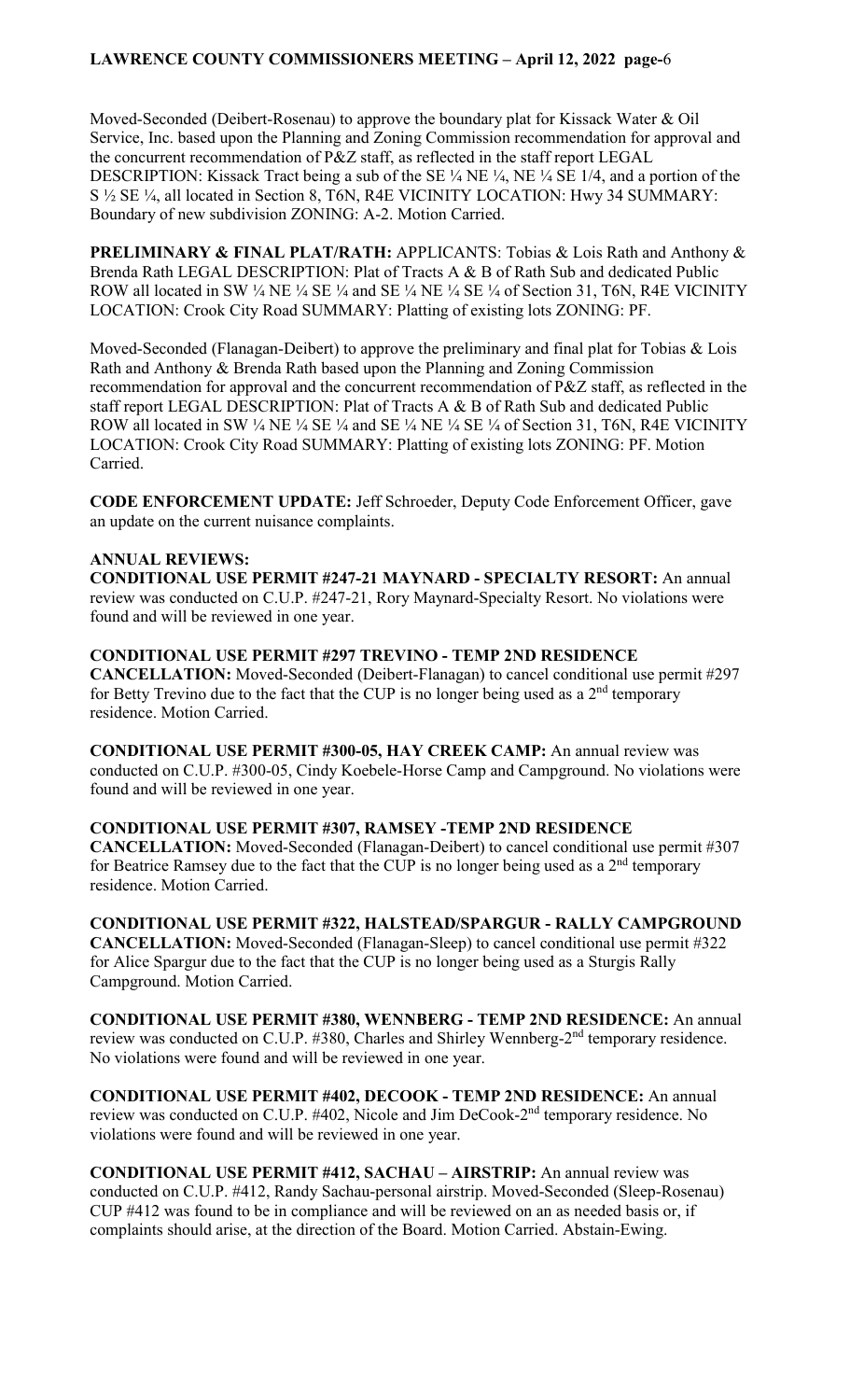**CONDITIONAL USE PERMIT #416, ANDERSON - TEMP 2ND RESIDENCE:** An annual review was conducted on C.U.P. #416, Sherrie Anderson-2nd temporary residence. No violations were found and will be reviewed in one year.

**(UN-NUMBERED) HALVERSON - TEMP 2ND RESIDENCE:** Moved-Seconded (Flanagan-Sleep) to cancel the  $2<sup>nd</sup>$  temporary residence approved on June 7, 2001 for Carla Halverson and Scot Halverson. Motion Carried.

**FEEDING DEER:** The Board acknowledged an email from Antonio & Carolyn St. James in reference to neighbors feeding deer. No action was taken.

#### **INFORMATION SYSTEMS & TECHNOLOGY**

**MULTI-FACTOR AUTHENTICATION POLICY:** Greg Dias, Information Systems & Technology Director, presented the Multi-Factor Authentication Policy.

Moved-Seconded (Deibert-Ewing) to approve the Lawrence County Multi-Factor Authentication Policy. Motion Carried.

**DECLARE SURPLUS REAL PROPERTY:** Declare surplus real property legally described as Tract M-1, being a portion of M.S. 75 and a portion of Tract B of M.S. 207, all located in the City of Deadwood in the NW1/4 of Section 27, Township 5 North, range 3 East, B.H.M., Lawrence County, South Dakota, as recorded in Plat Document No. 99-2448 and affidavit of Correction recorded as Document No. 99-4081 and Document No. 2000-656, subject to easements, reservations and rights of way, in the Office of the Lawrence County Register of Deeds records.

Moved-Seconded (Flanagan-Rosenau) to declare real property legally described as Tract M-1, being a portion of M.S. 75 and a portion of Tract B of M.S. 207, all located in the City of Deadwood in the NW1/4 of Section 27, Township 5 North, range 3 East, B.H.M., Lawrence County, South Dakota, as recorded in Plat Document No. 99-2448 and affidavit of Correction recorded as Document No. 99-4081 and Document No. 2000-656, subject to easements, reservations and rights of way, in the Office of the Lawrence County Register of Deeds records, surplus as it is no longer necessary, useful or suitable for the purpose for which it was acquired. Motion Carried.

Moved-Seconded (Sleep-Deibert) to appoint Amber Vogt, Bruce Outka and Jeff Schroeder as three real property owners to appraise the property and issue a report on their findings regarding value (pursuant to SDCL 6-13-2) Motion Carried.

**EXECUTIVE SESSION PERSONNEL:** 10:33 a.m. Moved-Seconded (Deibert-Flanagan) to go into executive session pursuant to SDCL 1-25-2(1) to discuss personnel. Motion Carried. 10:52 a.m. The Board opened for regular business with no action taken.

#### **ITEMS FROM THE PUBLIC:** None.

# **ITEMS FROM THE COMMISSIONERS:**

**NATURAL RESOURCES COMMITTEE UPDATE:** Commissioner Deibert reported on the upcoming meeting with the Forest Service in reference to Cooperating Agency Status for the Forest Plan Revision. The meeting will be held on April 18, 2022.

Moved-Seconded (Flanagan-Deibert) to designate Bill Coburn, Mitch Iverson, Bruce Outka, Randy Deibert and another Commissioner, subject to availability, to attend the April 18, 2022 Forest Service Cooperating Agency Status for the Forest Plan Revision meeting. Motion Carried.

Bruce Outka, Deputy State's Attorney, reported that he has been approached about exploring the sufficiency of the water supply for future developments in Lawrence County. Outka will present this matter to the Committee at its next meeting on April 14, 2022 at 3:00 p.m.

**BILLS:** Moved-Seconded (Deibert-Rosenau) to approve payment of the following payroll and vouchers listed below for expenditures for insurance, professional services, publications, rentals, supplies, repairs, maintenance, travel, conference fees, utilities, furniture and equipment drawn on the proper funds and various departments. Motion Carried.

**Payroll:** Comm-\$7,470.00; Aud-\$12,362.78; Treas-\$15,184.38; States Atty-\$18,991.96; Pub Def- \$10,990.39; Gen Govt Bldg-11,060.36; Equal-\$15,956.71; Rod-\$9,609.63; Vso-\$1,906.60; Ist-